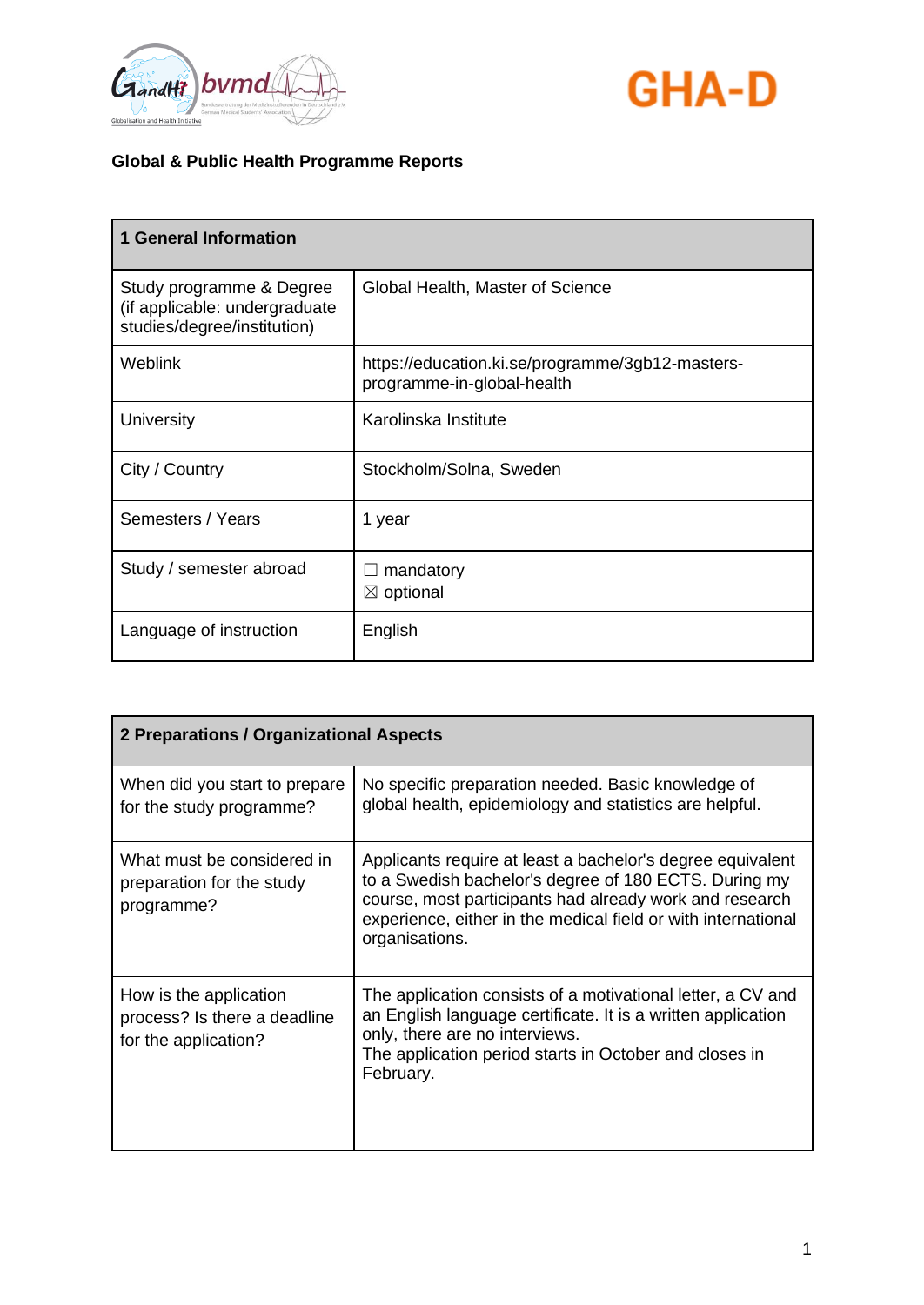



| <b>2a Documents</b>                                                                                                                                                                                                                      |                                                                                                                                                                                                                                                             |                                                                                                                                                                                                                      |
|------------------------------------------------------------------------------------------------------------------------------------------------------------------------------------------------------------------------------------------|-------------------------------------------------------------------------------------------------------------------------------------------------------------------------------------------------------------------------------------------------------------|----------------------------------------------------------------------------------------------------------------------------------------------------------------------------------------------------------------------|
| Which documents were<br>needed for the application /<br>country entry?<br>How/Where did you get<br>them?                                                                                                                                 | $\Box$ report<br>$\boxtimes$ language certificate<br>$\boxtimes$ motivational letter<br>$\boxtimes$ CV/ resumé<br>recommendation letter<br>$\boxtimes$ insurances<br>□ visa<br>$\Box$ vaccines                                                              | In my case, my "Abitur",<br>which included English as<br>a subject, sufficed as<br>language certificate<br>People from countries<br>outside of the EU needed<br>to prove that they have a<br>health insurance        |
| <b>2b Financial Aspects</b>                                                                                                                                                                                                              |                                                                                                                                                                                                                                                             |                                                                                                                                                                                                                      |
| Are there costs related to the<br>study programme?<br>How much are they?                                                                                                                                                                 | semester contribution<br>tuition fee<br>enrolment fee<br>ΙI<br>$\boxtimes$ others                                                                                                                                                                           | There is an application fee<br>of 900 SEK $(= 85$ EUR).<br>For EU citizens, there are<br>no tuition fees.<br>There is a tuition fee for<br>students from outside the<br>EU, but they can apply for<br>a scholarship. |
| How do you finance your<br>study programme (abroad)?                                                                                                                                                                                     | I worked for several years before I started the course, so I<br>lived from my savings.                                                                                                                                                                      |                                                                                                                                                                                                                      |
| Do you get financial support?<br>(e.g. scholarship, BAföG,<br>$etc.$ )<br>From which institution do<br>you get the financial<br>support?<br>How much do you get<br>(optional)?<br>Do you have any tips /<br>experiences for application? | No.                                                                                                                                                                                                                                                         |                                                                                                                                                                                                                      |
| Do you have insights into<br>jobs for students?                                                                                                                                                                                          |                                                                                                                                                                                                                                                             |                                                                                                                                                                                                                      |
| How would you rate the cost<br>of living in your city (in<br>comparison to specific cities<br>in your country?)                                                                                                                          | Stockholm is a rather expensive city to live in, however,<br>since I lived in Munich before, I barely felt the difference. I<br>was lucky to get a student accommodation (a small room<br>in a dorm for around 300 EUR/month,<br>https://www.kihousing.se/) |                                                                                                                                                                                                                      |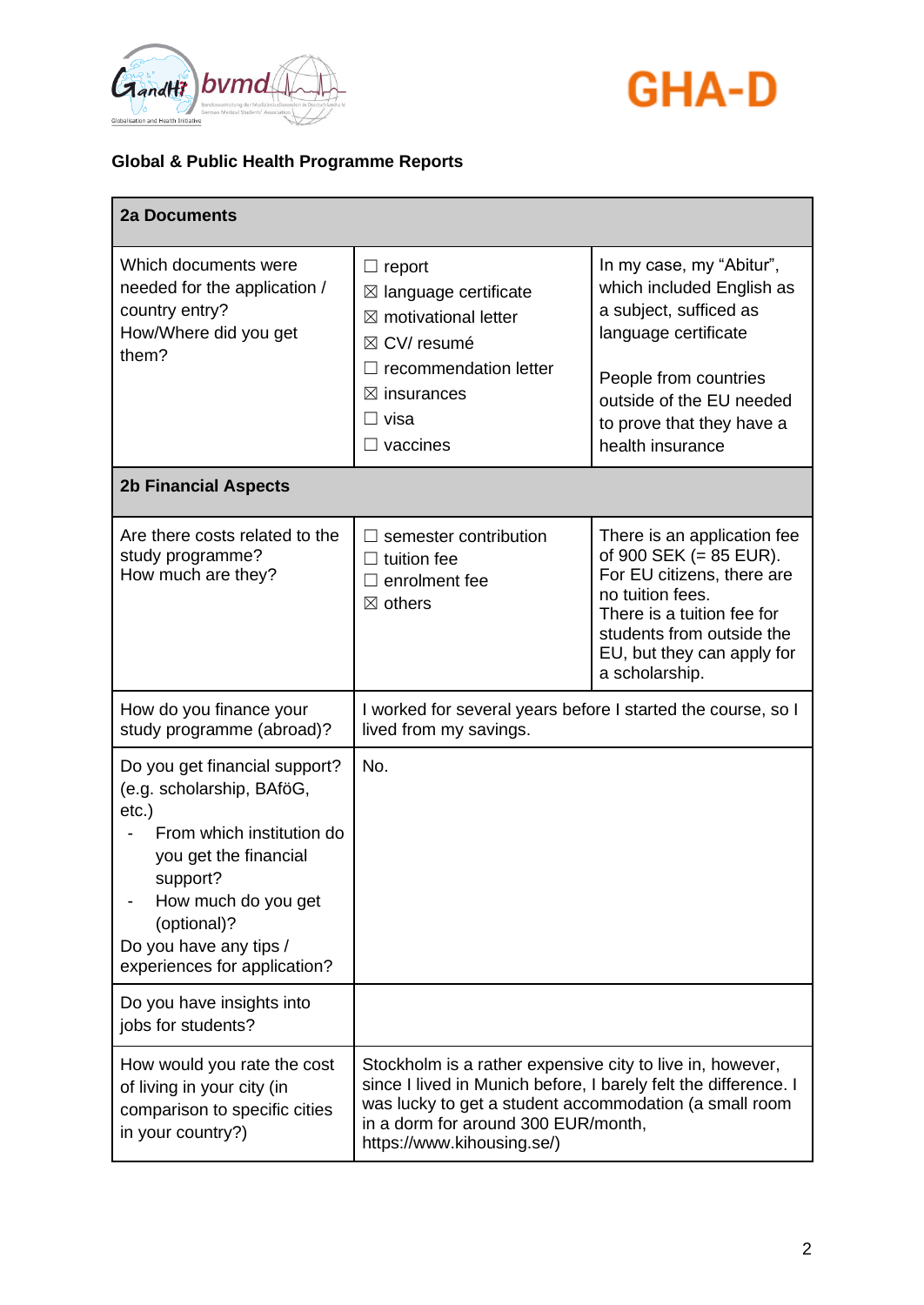



| Based on your experience,                                                                                       | Depending on housing, lifestyle (going out can get     |
|-----------------------------------------------------------------------------------------------------------------|--------------------------------------------------------|
| how much should someone                                                                                         | expensive if it includes alcoholic beverages) and the  |
| calculate for accommodation/                                                                                    | method of transportation (I used my bike to go to the  |
| food/ public transportation/                                                                                    | University), one should calculate with expenses around |
| wifi?                                                                                                           | 700 - 1500 EUR/month.                                  |
| Are there other costs that<br>need to be considered?<br>(e.g., vaccinations,<br>insurances, visa, travel costs) | no.                                                    |

| 3 Studying                                                                                                                                                                                     |                                                                                                                                                                                                                                                                                                                                                                                                                                                                                                                                                                                                                         |
|------------------------------------------------------------------------------------------------------------------------------------------------------------------------------------------------|-------------------------------------------------------------------------------------------------------------------------------------------------------------------------------------------------------------------------------------------------------------------------------------------------------------------------------------------------------------------------------------------------------------------------------------------------------------------------------------------------------------------------------------------------------------------------------------------------------------------------|
| Why did you decide to study<br>at that university?<br>What appealed to you<br>most?<br>What does it offer what<br>others don't?                                                                | I appreciated the rather short duration of 10 months since<br>I paused my job for this course. I was relieved that as an<br>EU citizen, I did not have to pay tuition fees. I am a huge<br>fan of Hans Rosling, who was a co-founder of the<br>programme. The Karolinska Institute has an excellent<br>international reputation.                                                                                                                                                                                                                                                                                        |
| Which modules did you take?<br>(brief overview)<br>Which modules did you like/<br>were special at that<br>university?                                                                          | 1. Global Health (Global burden of disease and other<br>health metrics, social determinants of heath/ health equity,<br>etc.) $\rightarrow$ this I liked in particular. I assume with regard to<br>the Gapminder foundation, it is a core module at KI.<br>2. Quantitative research methods (biostatistics),<br>epidemiology<br>3. Medical anthropology and qualitative research methods<br>4. Health policy, management, economics<br>5. Infectious diseases<br>6. Non-communicable diseases and injuries; health in<br>disasters<br>7. Maternal & child health<br>8. Degree project (Master thesis), academic writing |
| How would you rate the<br>workload/ amount of self-<br>studying/ group work, etc.?<br>How were the lecturers/<br>teaching style? What was<br>new for you? What did you<br>have to get used to? | The workload depended on the module, but overall, it was<br>moderate to high. After every course, there is an exam, an<br>oral presentation, or a written report, which requires self-<br>studying and preparation. There is a lot of group work,<br>which I had to get used to, but in retrospect working with<br>others taught me more than studying by myself.                                                                                                                                                                                                                                                       |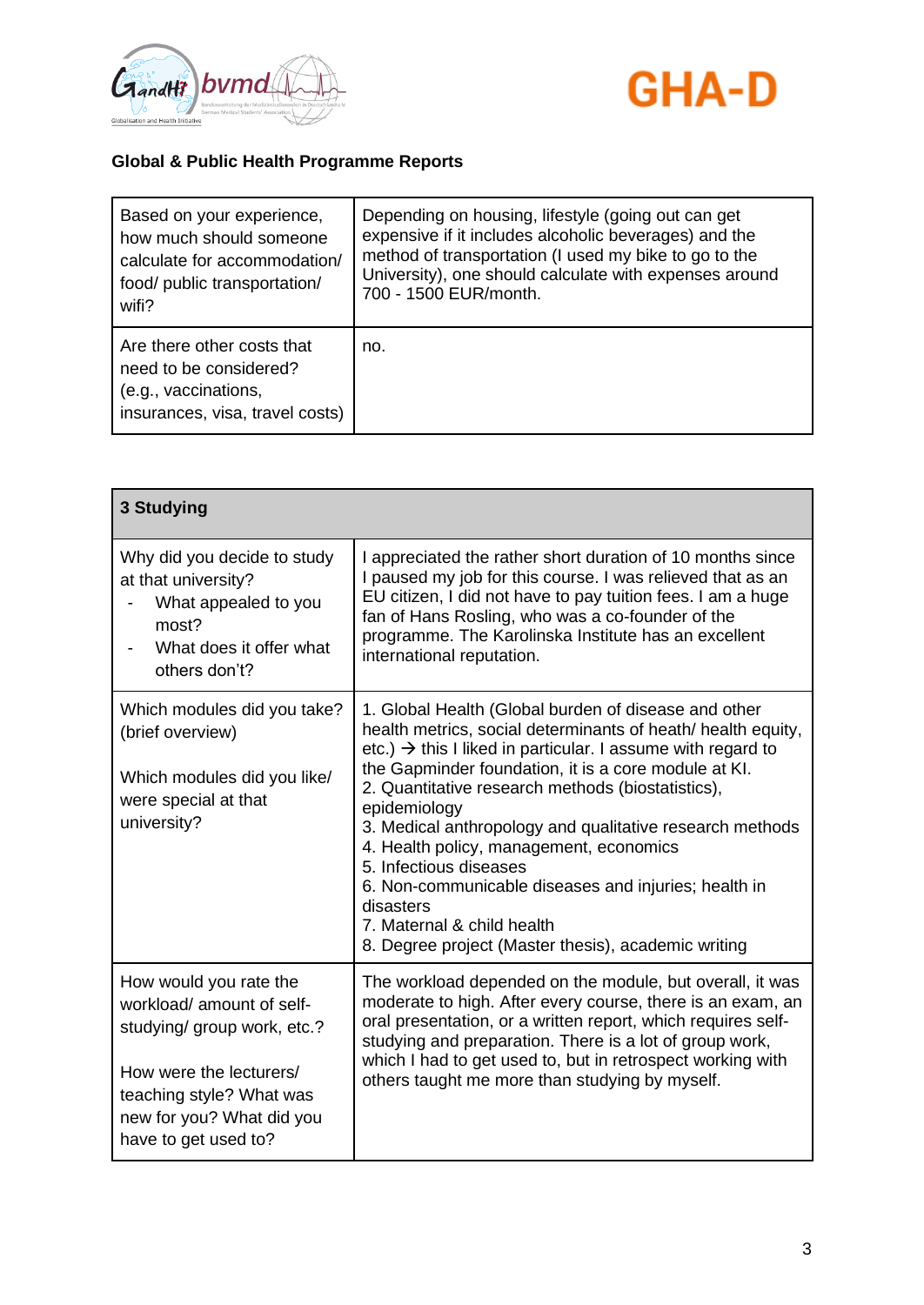



| Are there any specialisation<br>areas in your programme?<br>Which did you choose?                                                                                  | Only during the degree project. All modules mentioned<br>above are mandatory for all students.                                                                                                                                                                                                                                                                                                         |
|--------------------------------------------------------------------------------------------------------------------------------------------------------------------|--------------------------------------------------------------------------------------------------------------------------------------------------------------------------------------------------------------------------------------------------------------------------------------------------------------------------------------------------------------------------------------------------------|
| To which extent were<br>international and global topics<br>discussed/ part of the study<br>programme?<br>Which topics were the most<br>interesting/you liked most? | Every topic was discussed from a global point of view. The<br>teachers were very experienced researchers with an<br>international background. For example, we compared the<br>social determinants of health from different countries, we<br>analysed and compared different health systems across<br>the world, discussed the maternal health and laws<br>regarding abortion from different countries. |
| Where is the campus<br>located? Is the campus<br>spread throughout the city?<br>Is it easy to arrive?                                                              | In Solna, which is next to Stockholm. It can be reached by<br>bike, train and subway.                                                                                                                                                                                                                                                                                                                  |

| 4 Living                                                                                                      |                                                                                                                                                                                                                                                                                                                                                                                                                                                                                                                                                                                                                                                                  |
|---------------------------------------------------------------------------------------------------------------|------------------------------------------------------------------------------------------------------------------------------------------------------------------------------------------------------------------------------------------------------------------------------------------------------------------------------------------------------------------------------------------------------------------------------------------------------------------------------------------------------------------------------------------------------------------------------------------------------------------------------------------------------------------|
| Briefly describe your daily life.<br>How is your study-work-life-<br>balance?                                 | We (around 35 students) had class from 8.30/9.00 to<br>16.30/17.00. There is a lunch break (1 hour). Sometimes,<br>we had the afternoon off for groupwork. Afterwards, I<br>usually spent another hour in the library for self-studying.<br>Some days, I continued studying in the evening and<br>usually worked 1 day in the weekend (student palatset can<br>be recommended as a quiet study space). However, there<br>is enough time for extracurricular activities. We usually<br>went out once a week with some classmates. The weeks<br>before graduation were quite intense since everyone was<br>working on his/her thesis, trying to finish it in time. |
| How do you experience the<br>city/country and people/<br>fellow students? How is the<br>atmosphere?           | This was the best part. We were a very diverse and<br>international bunch of students, I made great friends I am<br>still in contact with today. I love Sweden as a country. I<br>experienced people being very open-minded, warm-<br>hearted, and non-judgemental. Compared to Germany,<br>there are less strict hierarchies, which created a relaxed<br>and inspiring working environment.                                                                                                                                                                                                                                                                     |
| What did you learn for<br>yourself personally and<br>culturally? [e.g. an event /<br>situation which was eye- | I learned to value groupwork and improved my<br>intercultural communication skills.                                                                                                                                                                                                                                                                                                                                                                                                                                                                                                                                                                              |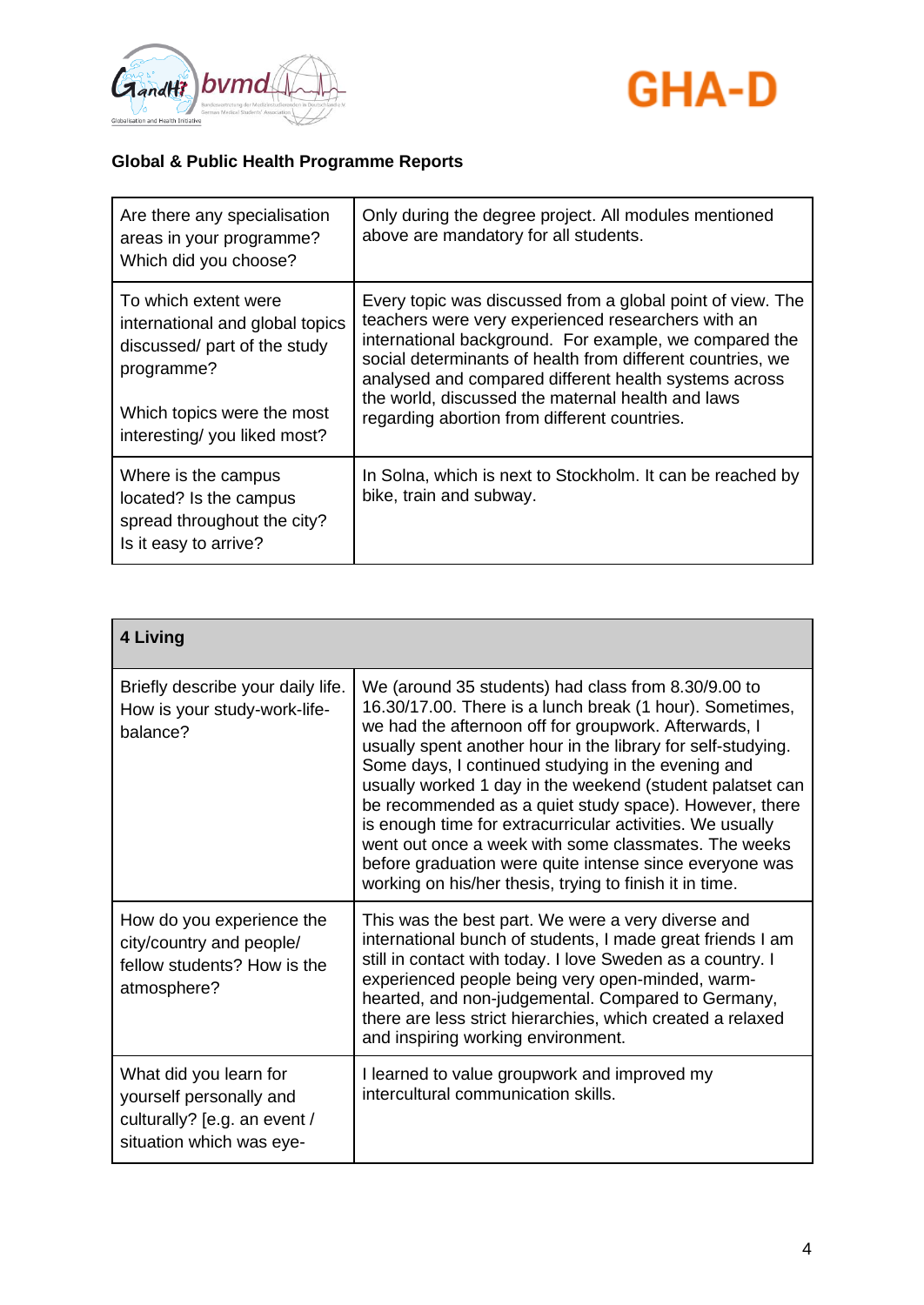



| opening / insightful /<br>enlightening]                                                                                                                                                                                                                        |                                                                                                                                                                                                                                                                                                                                                                                                                                                                                                                                                                                                                                                                                                                                                                                                                  |
|----------------------------------------------------------------------------------------------------------------------------------------------------------------------------------------------------------------------------------------------------------------|------------------------------------------------------------------------------------------------------------------------------------------------------------------------------------------------------------------------------------------------------------------------------------------------------------------------------------------------------------------------------------------------------------------------------------------------------------------------------------------------------------------------------------------------------------------------------------------------------------------------------------------------------------------------------------------------------------------------------------------------------------------------------------------------------------------|
| Do you have any tips for<br>leisure activities?<br>What does someone<br>have to see?<br>Are there college sports<br>at university?<br>Are there any student<br>events to connect (e.g.<br>coffee break, etc.)?<br>Are there any (regional)<br>cultural events? | The campus has a small gym, sunlight room and sauna<br>which can be used. There are a lot of 'mingling events' to<br>connect with other students, including coffee breaks and<br>sightseeing trips. There are so many things to see and<br>experience in Stockholm and Sweden. There is a small<br>national park not too far away (Tyresta), Stockholm has<br>the first open-air museum (including a zoo with local<br>animals) where you can see the way of life in early<br>Scandinavia, and a trip by boat through Stockholm's<br>archipelago is a must! I can also recommend going to<br>Uppsala for a day trip or at Valborg, when there is a huge<br>student event in there. Many students go to the north of<br>Sweden during the holidays to watch the northern lights,<br>which I can really recommend. |
| What do you have to consider<br>about public transport? What<br>is important? What is<br>different?<br>Most used<br>transportation?<br>Are there semester/<br>student tickets?                                                                                 | Tickets for public transfer can be obtained for a day, week<br>or month. There is a student discount.                                                                                                                                                                                                                                                                                                                                                                                                                                                                                                                                                                                                                                                                                                            |
| What do you need (not) to<br>pack/prepare?<br>What is life-saving in the<br>host city/ country?<br>What do you regret (not)<br>bringing?<br>Do you have any tips for<br>preparation?                                                                           | Don't change money and bring a credit card, since in<br>Sweden everything (!) is paid by card. Even the coffee at<br>the campus which costs 1 EUR cannot be paid cash.<br>If you stay longer than 1 year, you need to register in<br>order to get a so called 'person number', without it you<br>cannot open a bank account or get a Swedish phone<br>number. But if you stay only for the time of the course, it is<br>not necessary to regsiter.<br>Bring warm clothes and appropriate winter boots. Winter<br>comes early, lasts rather long and is very cold (and dark).                                                                                                                                                                                                                                     |

| 5 Reflection                                                       |                                                                                                                                                                                                                                                                                              |
|--------------------------------------------------------------------|----------------------------------------------------------------------------------------------------------------------------------------------------------------------------------------------------------------------------------------------------------------------------------------------|
| What is your personal<br>experience about your study<br>programme? | I can honestly say, it was the best decision I ever made.<br>Not only did I gain important knowledge about global<br>health, I got in contact with many resourceful people from<br>all over the world, which broadened my mind.<br>I liked the modules 'Global Health' and 'Health Policy' a |